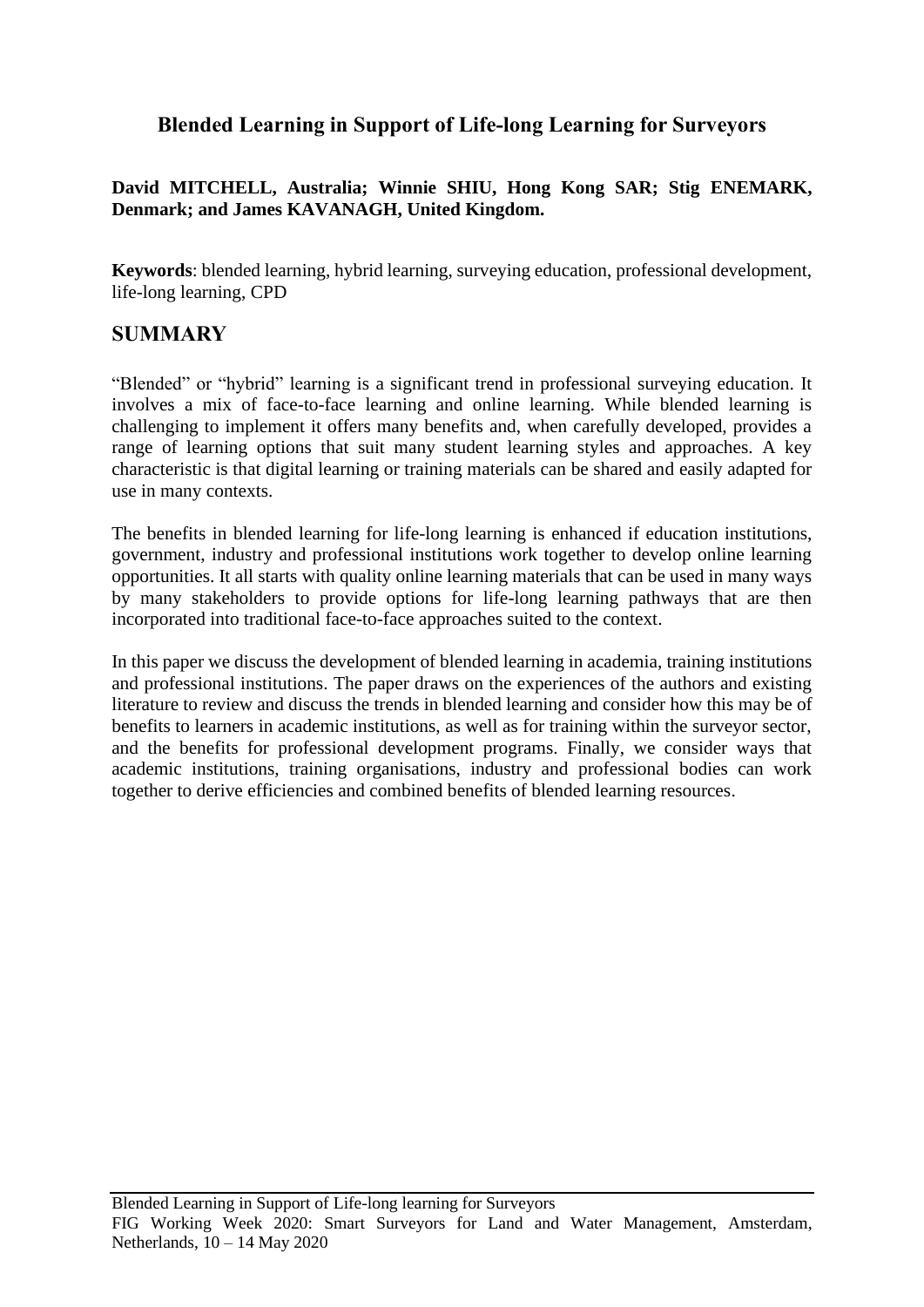# **Blended Learning in Support of Life-long Learning for Surveyors**

# **David MITCHELL, Australia; Winnie SHIU, Hong Kong SAR; Stig ENEMARK, Denmark; and James KAVANAGH, United Kingdom.**

# **INTRODUCTION**

Disruptive technologies like the Internet of Things (IoT), Big Data, and Artificial Intelligence (AI), as part of what is being considered the fourth industrial revolution, are having a major impact on how we learn. This is particularly evident in the surveying profession with rapid advancements also in sensors and point clouds, laser scanning, and blockchain. The fourth industrial revolution will therefore affect the jobs and roles that surveying students will face when they graduate and influence the nature of their professional development and life-long learning. Therefore, higher education institutions must prepare graduates for working in this technologically transformed age, and industry and professional associations must support graduates in continually updating their professional skills (Markus 2006, Lam 2008, Ssengendo 2012, Sutanto et al 2017).

Professional surveying education will need to allow students to fully engage in these disruptive technologies, personalised data, and global connectivity. Students now typically expect learning opportunities anytime and anywhere including remote and self-paced options. It is likely that higher education and professional development will head towards offering learning specifically designed for individual learners. It is also likely that some learners will be able to build their own learning package by choosing their education tools – whether within academic institutions or through continuing professional development. One example of this is the ESRI academy, launched in 1997 and now allowing learners to create their own learning plans to learn about a focused ArcGIS topic at their own pace (Esri 2019). However, traditional faceto-face instruction will remain a key element of this development in education.

The concept of "blended learning" was first introduced in corporate training and involved combining online instructional technology with actual job tasks for more harmonious learning and working (Driscoll 2002, Partridge et al 2011). The models developed in industry have informed the adoption of blended learning in higher education (Partridge et al, 2011). There is also a significant trend in surveying higher education towards "blended" or "hybrid" learning that involves a mix of face-to-face (F2F) learning and online learning.

In the context of this paper we consider blended learning to mean the thoughtful integration of face-to-face and online learning experiences. According to Garrison and Vaughan (2008), the basic principle is that traditional face-to-face communication (lectures, tutorials, labs, practical sessions) and online written communication are optimally blended into a unique learning experience that meets the intended educational purpose and the context (Garrison and Vaughan, 2008).

In practice, blended learning is costly, time-consuming and professionally demanding to implement effectively. Both academic institutions and professional industry bodies have found blending F2F and online resources challenging.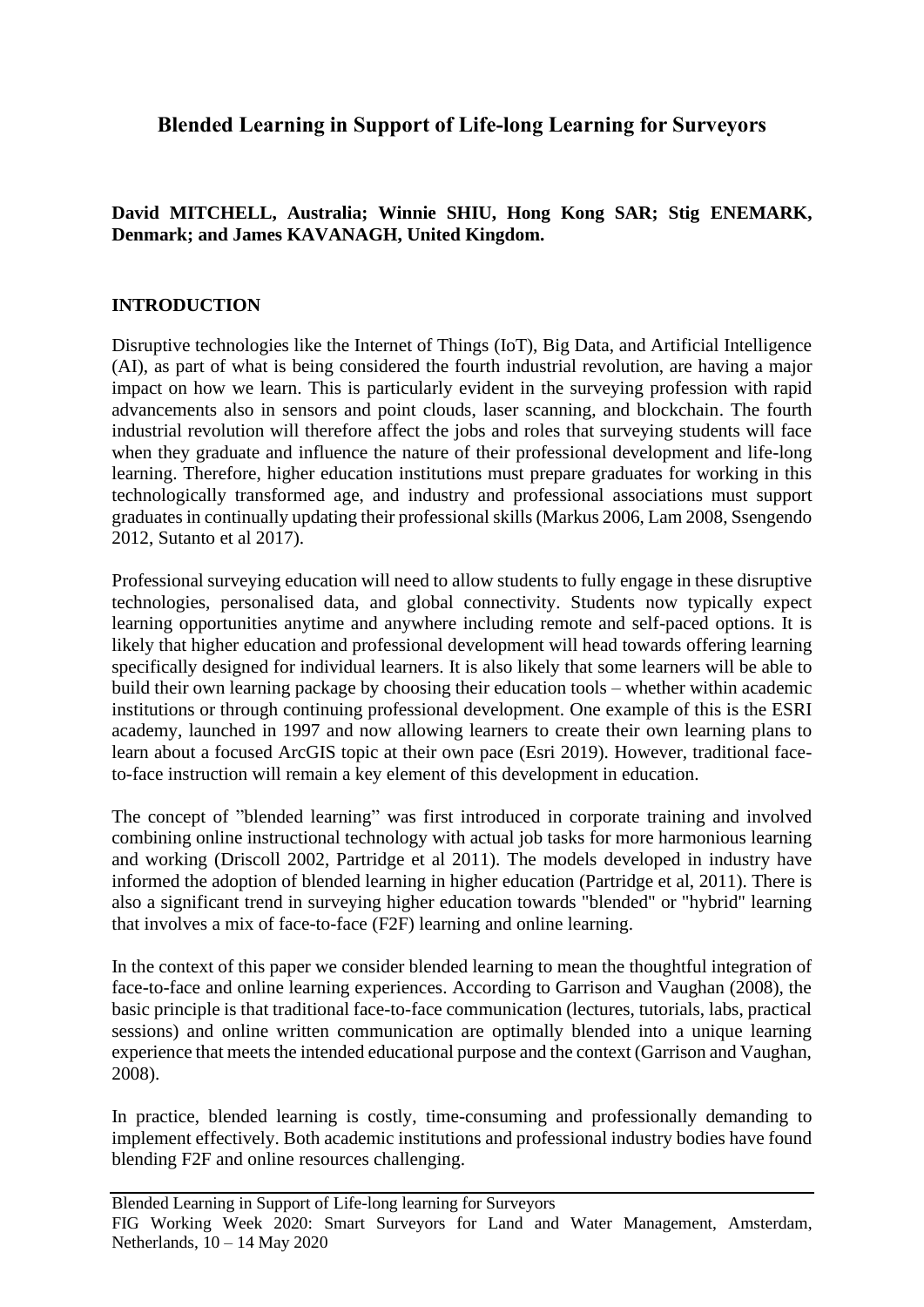However, student approaches to learning are changing with an expectation of being able to access learning materials any time of the day or night and from any location. Students are also increasingly turning to technology to learn. These include online assistance, videos, students' discussion forums, and web or mobile apps such as ANKIWeb. It is the opinion of the authors that blended learning is the future of both higher education and professional development, and indeed there has already been a lot of development in this area. Blended learning offers many benefits and, when carefully developed, provides a range of learning options that suit a range of learning styles and approaches. A key characteristic is that digital learning or training materials can be shared and easily adapted for use in many contexts, and learners can access the materials at the time and location that suits them. The f2f element then draws on the online content to bring the learning.

There are many blended learning models and frameworks that can be used to design and implement blended learning in higher education. Driscoll (2002) summarised these as a combination of (i) different modes of online technology, or (ii) various pedagogical approaches (ie not related to technology), or (iii) any form of instructional technology with face-to-face instructor-led training.

Each academic discipline has different learning objectives and so there can be more than one correct approach (Partridge et al, 2011). A key question then is *what does blended learning mean for surveying higher education*? Experience of the authors suggests that while surveying students<sup>1</sup> have diverse learning approaches and needs, they are typically responsive to "active" and "problem-based" learning approaches. Traditionally this has involved lectures supported by tutorials and computer lab sessions and field practical projects to bring together the theory and practice of surveying. While this traditional approach often was effective, it involved developing lecture materials for each session that were not shared, which took a lot of effort for each session. Blended learning approaches allows us to re-use learning materials many times in many ways and by many institutions.

Accordingly, our observation is that common blended learning models being adopted are typically the first (completely online delivery), and third (online and F2F delivery), of the approaches mentioned by Driscoll above. We also anticipate that the blending of online and F2F delivery will continue to develop and improve as the higher education sector becomes better at 'blending' these modes of delivery to achieve optimal learning outcomes.

At the same time continuing professional development is improving their 'blending' of online and F2F offerings with an ever-increasing number of online resources to complement the more traditional seminars and conferences, supported by industry training. All this helps to support the aims of life-long learning for students and graduates. However, changes are affecting the operation of surveying practices, their management and their professional structures under the challenges of widening professional activities and a changing world (FIG Commission 1, 2019). The greatest challenge facing the global surveying profession without any doubt is one of capacity, and analogous to this is a growing issue of professional and technical competence within the current professional surveying cohort. In the UK for example, the vast majority of regulatory complaints against chartered surveyors (RICS) are focused on competence, conduct and professional behaviour issues. There is an evolving need for surveyors to be trained (or

<sup>&</sup>lt;sup>1</sup> Here we use "surveyor" broadly as defined in the FIG Definition of surveyor...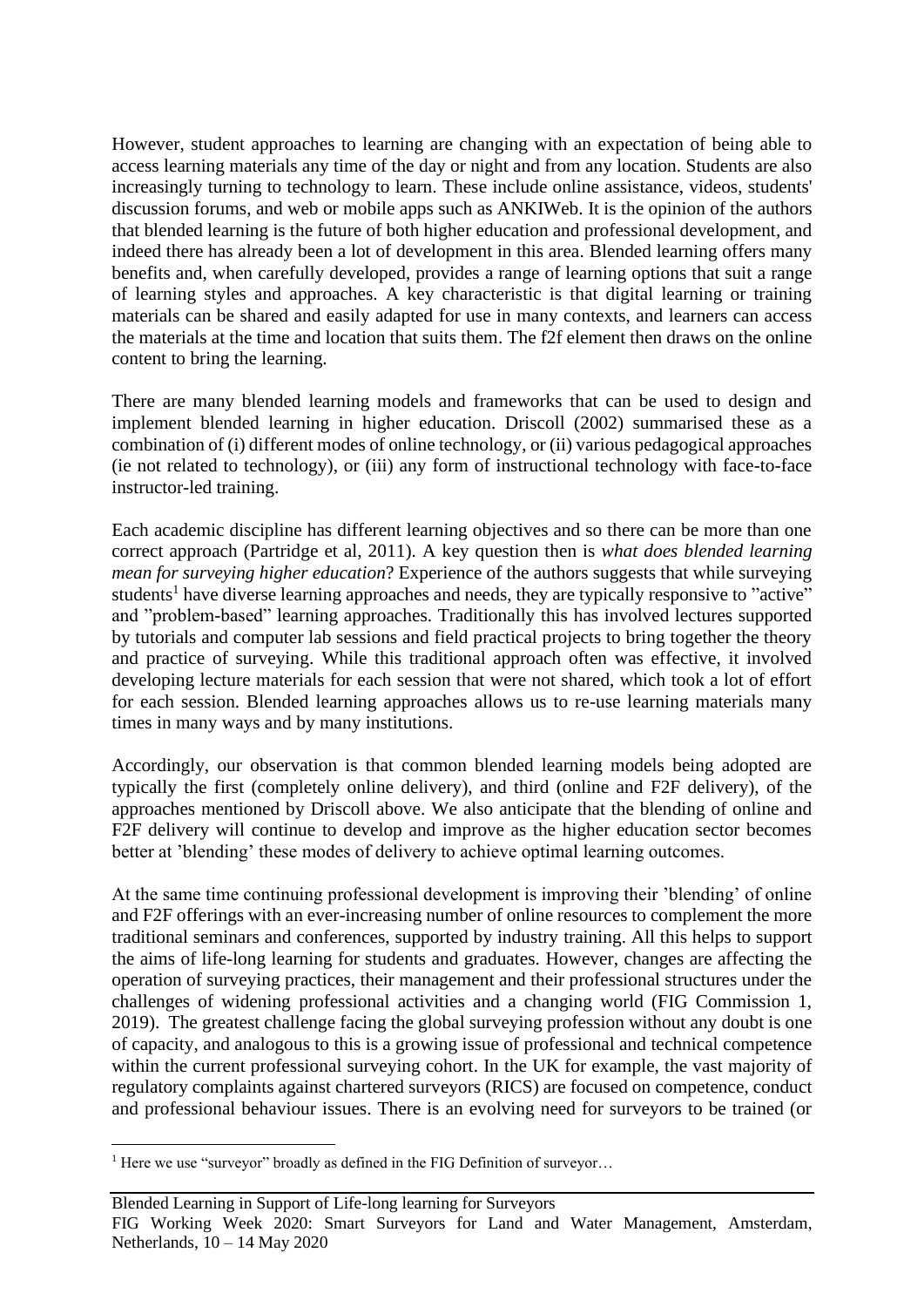indeed retrained) in 'soft/life' skills that enable them to work, communicate, interact and provide a higher level of service to the general public and clients.

Therefore, a second question emerges - *how can the blended learning model support cooperation and synergies between surveying higher education and industry CPD to support life-long learning*?

The paper draws on the experiences of the authors and existing literature to review and discuss the trends in blended learning and consider how this may be of benefits to learners in academic institutions, as well as for training within the surveyor sector, and the benefits for professional development programs. Finally, we consider ways that academic institutions, training organisations, industry and professional bodies can work together to derive efficiencies and combined benefits of blended learning resources.

# **WHY IS BLENDED LEARNING SUITED TO SURVEYING?**

Modern learners are more likely to seek information online, and for it to be available anytime and anywhere. Surveyors are no different. While it is important to understand that any class or cohort of learners contains people with very different approaches to learning, we can make some broad generalisations about what makes surveying students different from other professions and disciplines.

Surveyors tend to be very practical people, with a reputation for being good at problem solving and project management and in the adoption of technology. They are perhaps less likely to enjoy class discussions than other disciplines. They are more likely to want to do things rather than talk about them.

Students tend to respond very well to approaches such as *'problem-based'* learning and *'active'* learning. Surveying students also tend to respond well to examples and case studies from the real world (ie industry). As a result, there is a long history of industry professionals and practitioners being involved in teaching of surveying students through providing guest lectures, supporting field practical projects and providing advice on the use of new technology.

Teaching and training in surveying has traditionally been based on a 'blend' of theory and practical tasks (lectures, training, tutorials, computer lab sessions, field practical exercises, and computing sessions) supported by practical experience in industry. What is now often call '*Work Integrated Learning'* (employment in surveying while studying) has been common in professional surveying education.

So, while there are many different types of surveying learners, blended learning, therefore offers a way of learning that suits many surveying students. This is especially true where the blended learning involves input from both academics and industry in the content and learning materials. Blended learning can help meet the modern need to provide online and f2f learning opportunities anywhere and anytime, as well as providing many opportunities for problembased or active learning.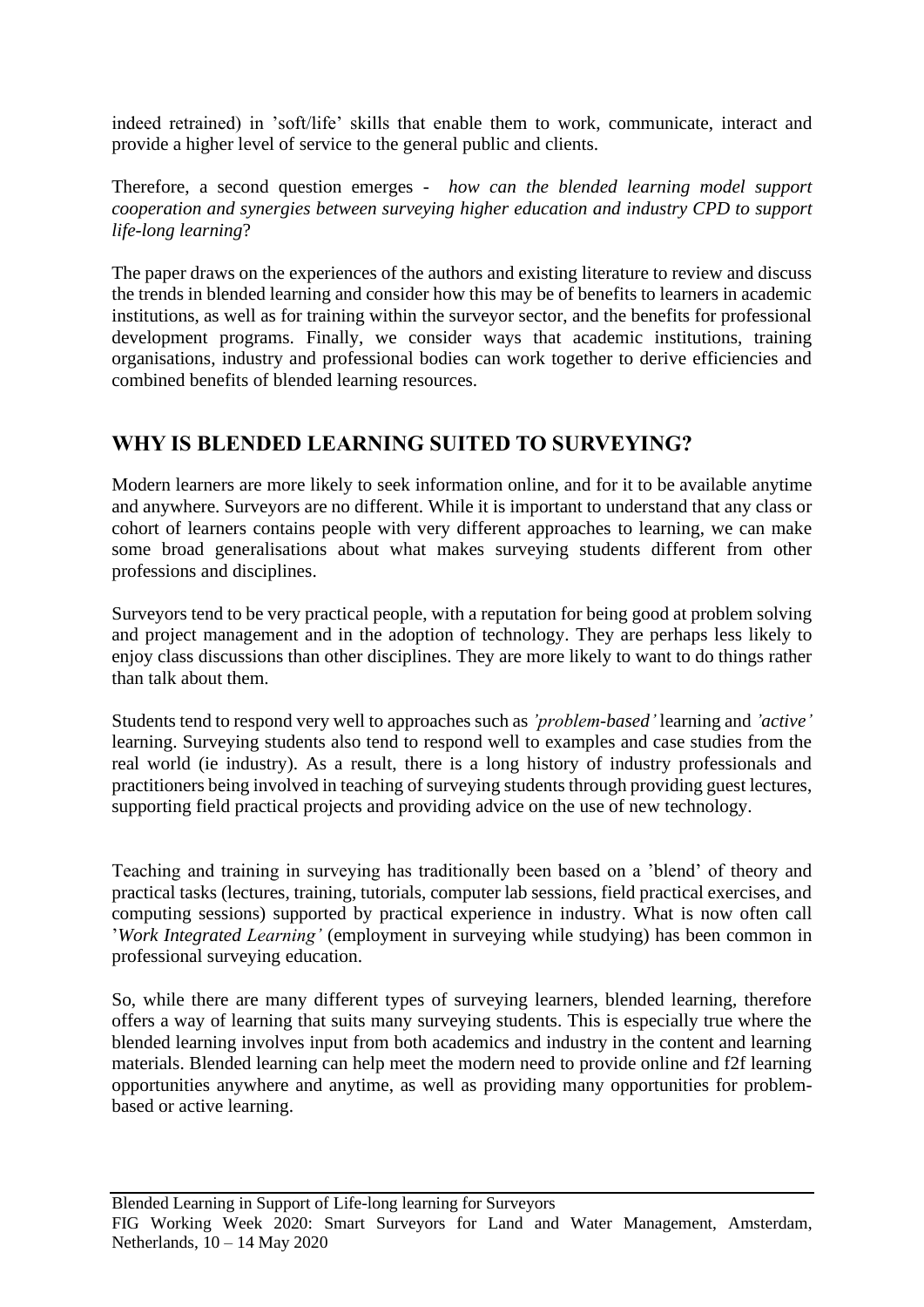### **Problem-Based Learning**

The only constant is change. In an educational context, this is the main challenge. Therefore, the educational base must be flexible. The graduates must possess skills to adapt to a rapidly changing labour market, and they must possess skills to deal even with the unknown problems of the future. The point is, that professional and technical skills can be acquired and updated at a later stage in one's career while skills for theoretical problem-solving and skills for learning to learn can only be achieved through the process of academic training at the universities.

These challenges can be met by adding a potential component to the concept of blended learning in terms of Problem Based Learning (PBL). This will change the profile of university education from mainly classroom teaching, over guided self-learning to include also the dimension of "Learning to Learn" through project-organised assignments. This conceptual approach could be termed "Hybrid Learning" by combining the various kinds of learning modes into an integrative learning concept that should fit very well to the interdisciplinary context of surveying education.

An interdisciplinary approach to surveying education calls for the need to address issues and problems in a real-world context. The combination of different disciplines can be taught through a "learning-by-doing approach". Problem solving skills can be taught through a project-organised approach to surveying education with a focus on developing skills for "learning to learn". At Aalborg University, Denmark, such and project-organised and problembased approach has been applied since establishing the university in 1974 (Kjaersdam and Enemark, 1994).

Project-organised means that traditional taught courses and labs is replaced by project work assisted by lecture courses. The project-organized concept moves the perspective from description and analysing into synthesizing and assessment. This approach is based on a dialectic interaction between the subjects taught in the lecture courses and the problems dealt with in the project work. The project work is carried out by groups of four to six students having a teacher appointed as their supervisor.

Problem-based means that traditional textbook-knowledge is replaced by the knowledge necessary to solve theoretical problems. The problem-based concept moves the perspective from understanding of common knowledge into ability to develop new knowledge. The aim of the project work is "learning by doing" or "action learning". The project work may be organized by using a "know-how" approach for training professional functions (Bachelor level), or it may be organized by using a "know-why" approach for training methodological skills of problemanalysis and application (Master level).

Educational innovation can then be achieved by being aware of the necessary dialectics between discipline and problem-based/project organised education. The disciplines and their related theories are necessary for the graduates´ fundamental academic and professional basis. On the other hand, the problem-based project work is necessary in order to understand the interdisciplinary character of the problems as they appear in real life in industry/society.

A number of research studies have confirmed that students retain only 10 per cent of what they read and only 20 per cent of what they hear. However, if a problem is simulated, then up to 90 per cent of the lessons learned may be retained. This finding is behind the shift in the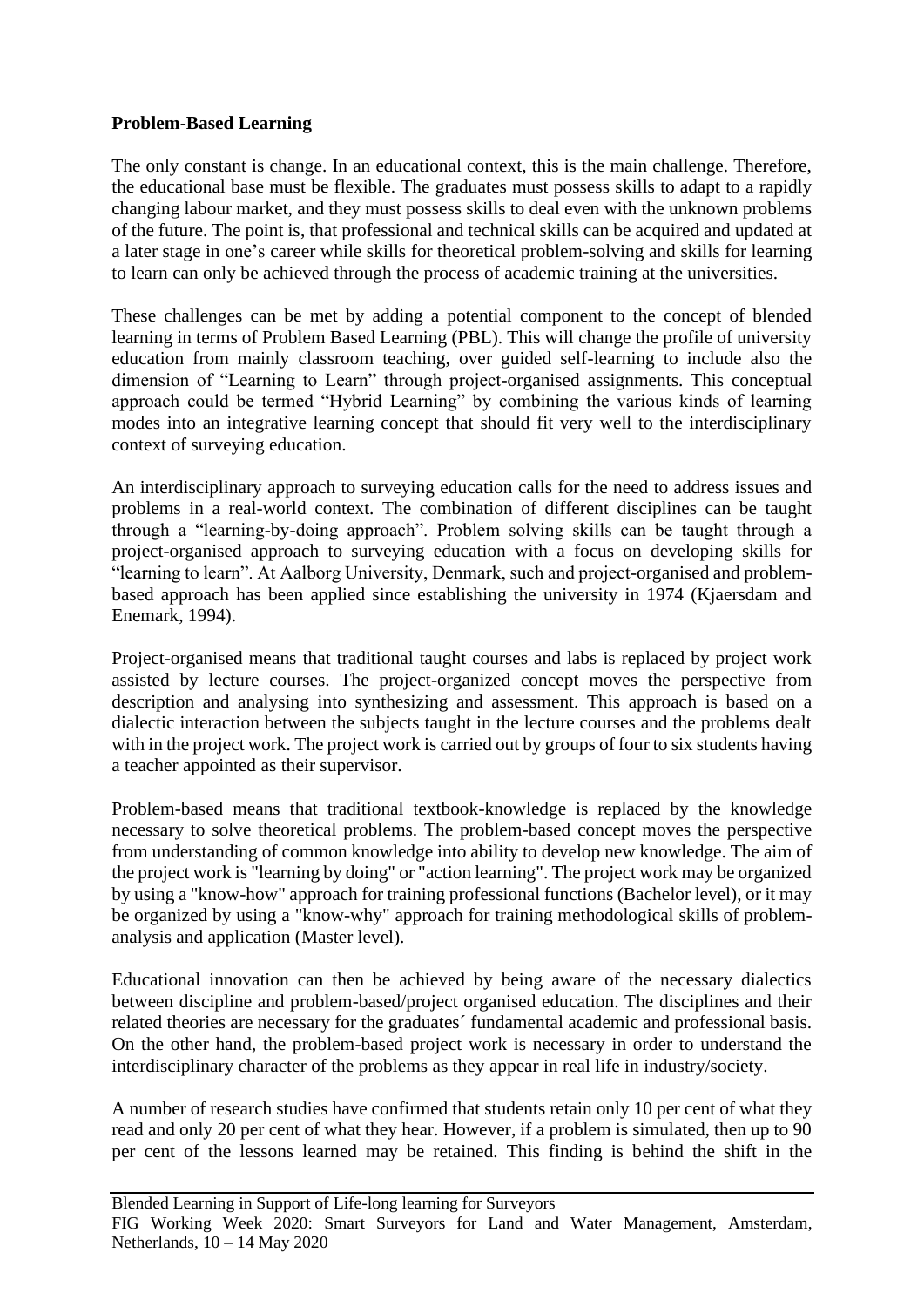pedagogical doctrine toward project-organised and problem-based learning. It emphasizes learning instead of teaching. Learning is not like pouring water into a glass. Learning is an active process of investigation and creation based on the learners` interest, curiosity and experience and should result in expanded insights, knowledge and skills.

A consequence of this shift from teaching to learning is that the task of the teacher is changed from the just transferring knowledge into merely facilitating the learning process. Project work also fulfils an important pedagogical objective. Student must be able to explain the results of their studies and investigations to other students in the group. This skill appears to be vital for professional and theoretical cognition: Knowledge is only established for real when one is able to explain this knowledge to others.

# **Professional learning communities**

Another benefit of blended learning relates to establishing what could be termed "Professional Learning Communities. This is about making the on-line learning material developed for the teaching and learning process at the universities freely available for the profession as a basis for knowledge upgrading and CPD / life-long learning activities. At the same time, experts from professional practice can contribute to provide the university learning document / knowledge base. This kind of interaction between education and professional practice aims at professional innovation in the longer term (Enemark and Sorensen, 2002).

The on-line learning documents or knowledge bases need constant updating to ensure that the newest knowledge at applied and made available at all times. This is a challenging and timeconsuming task while highly relevant in relation to university training as well as CPD activities. As a result, the graduates will have access to newest professional knowledge throughout their professional life whether in the public or the private sector.

Even if the on-line learning material / knowledge bases are designed for the students´ learning process, it should also provide a comprehensive source of knowledge to be used by professionals. This calls for a process of quality control almost comparable to the review process used for publishing scientific articles in professional journals. The result will be the creation of a kind of Professional Learning Communities. In a CPD and lifelong learning perspective, this would be highly valuable and well in line with the FIG policy statement on this issue (FIG, 1996).

# **DEVELOPMENTS IN BLENDED LEARNING IN SURVEYING**

Blended learning can help address issues with education and professional development pathways, entry requirements, career development, and may improve student enrolments. It is consistent with the way that Generation X, Y and Z access information and network and communicate.

Becoming a life-long learner requires continual development of knowledge, skills and values. Employers consider graduates with the soft skills such as critical thinking, creativity, communication, teamwork, are more employable. Development of these graduate attributes may be improved with more student-centered learning strategies (Kelly, 2019).

FIG Working Week 2020: Smart Surveyors for Land and Water Management, Amsterdam, Netherlands, 10 – 14 May 2020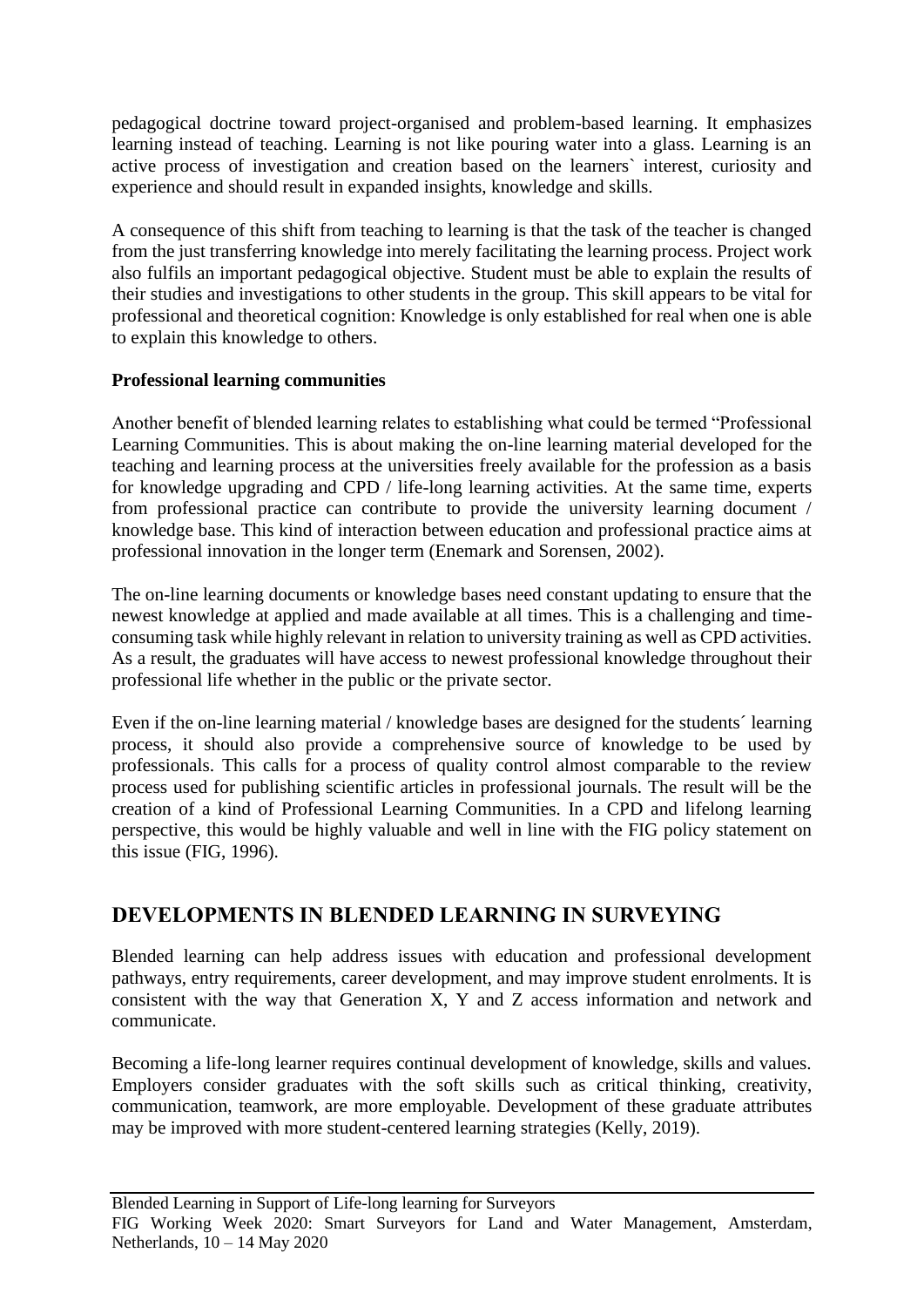Providing quality life-long learning opportunities for surveyors is the responsibility of all stakeholders, including academic institutions, industry, government, and professional institutions. The need for this is acknowledged through requirements for CPD related to membership of professional institutions. However, what strengths do each of these stakeholders bring to these learning opportunities?

# **Continuing Professional Development and Life Long Learning**

FIG Commission 1 seeks to build the capacity of professionals to adapt to changing circumstances. Commission 1 has a long-established interest in professional ethics, professional development and mutual recognition. The mission of Commission 1 (Professional standards and practice) includes to (i) create a community of practice to share knowledge about professional standards and practice challenges and responses by surveying professions, (ii) support professional surveyors by providing tools and approaches to dealing with common practice issues, and (iii) develop individuals as professional surveyors and provide opportunities for them to continue to develop as part of the surveying community (FIG Commission 1, 2019).

FIG sees the importance of free movement of surveyors in a global marketplace. The mutual recognition of professional qualifications provides a means whereby profession qualifications held by individual surveyors can be recognised by individual professional organisations as comparable to those acquired by their own national surveyors - see also the FIG Policy Statement on Mutual Recognition of Professional Qualifications (FIG, 2002). We shall promote the principle of mutual recognition of professional qualifications by:

- encouraging communication between professional organisations to ensure a better understanding of how surveyors acquire their professional qualifications in different countries;
- developing with professional organisations where difficulties are identified in achieving mutual recognition, and encouraging debate at national government level in order to remove such difficulties; and
- working with external organisations, such as World Trade Organisation, in order to achieve mutual recognition in both principle and practice of professional qualifications for surveyors world-wide.

Mutual recognition between national and regional professional surveying bodies tends to be unilateral by nature. The experience of RICS has been generally confined to the anglophone Commonwealth where a shared legal, language and professional qualification system has enabled RICS to develop Direct Entry and Memorandum of Understanding (MOU) with a wide range of national surveying bodies. Of course, it is still necessary to map/crosscheck professional competencies, qualification routes and academic standards but the process is mutual. A listing of Direct Entry agreements can be found at <https://www.rics.org/uk/surveying-profession/join-rics/chartered-member-mrics/> The most recent have been finalised in Australia (Australian Property Institute API), Ghana (a renewal of the DE with GHIS) and Canada (Canadian Land Surveyors/Hydrographers). Mutual recognition is a good way of extending professional practice and learning from each other.

FIG Working Week 2020: Smart Surveyors for Land and Water Management, Amsterdam, Netherlands, 10 – 14 May 2020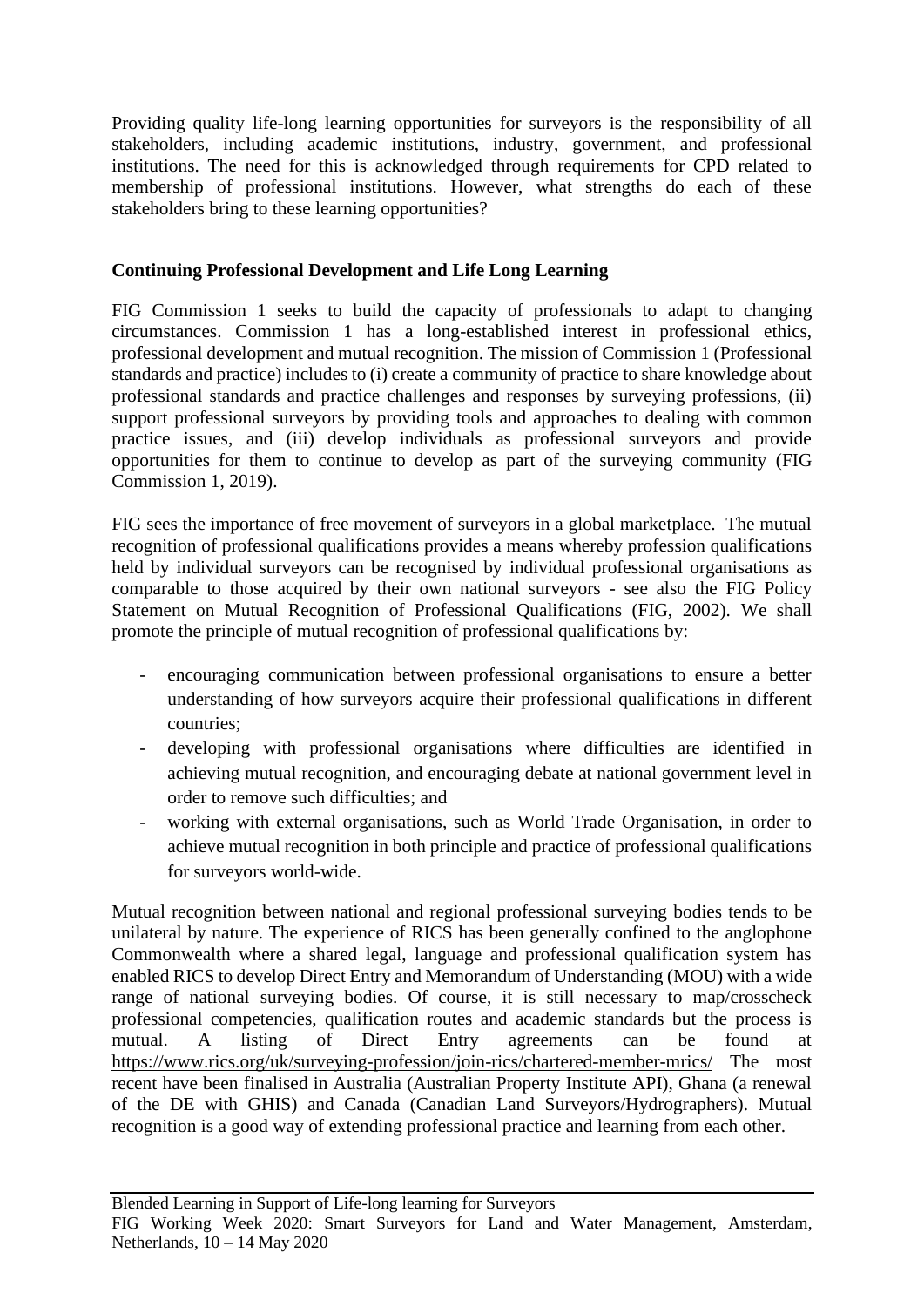Industry and professional institutions also have a strong role to play in life-long learning. Industry and government provide industry-relevant perspectives and the current thinking about practice. Industry practitioners can ensure the relevance of learning to meet the current needs of employers. Engagement of industry in f2f aspects of blended learning is appreciated by surveying students.

They also have incredibly rich examples and knowledge that can feed into blended learning resources through case studies and instructional advice to learners. These 'real world' case studies help bring the theory to life for the students.

The Hong Kong Institute of Surveyors (HKIS) requires candidates being assessed for Professional Competence to produce a synopsis of a minimum of 20 hours of Pre-qualification Structured Learning throughout the 2 years training period. With six disciplines of surveying including Building Surveying, General Practice Surveying, Land Surveying, Planning and Development, Property and Facility Management and Quantity Surveying, candidates may choose from a mix of professional seminars organised by the HKIS, learning activities related to their respective surveying industry provided by professional bodies, higher education programmes and special or in-house staff training courses, and private studies or web-based self-learning related to the respective surveying disciplines. Owing to the nature of work of the surveying profession, in which practical skills are required to demonstrate the competency, only 5 out of 25 hours can be on web-based learning.

The Hong Kong Special Administrative Government provide 2 years graduates training scheme for the selected surveying graduates with hands on practical training. In the case for land surveying graduates, they would firstly be provided an introductory training at the survey training school, followed by posting to various offices for the practical training. Each of them will at least be rotated to two offices with different nature of work so as to expand their knowledge during the training period. All members of HKIS also organised a large number of CPD events for members as part of life-long learning. Will this be expanded to cover webbased? That will require additional funding resources as most professional institutes survive on members' subscriptions for running the institute. However, with the availability of advanced technology, this can certainly be looked into though the initial set up cost could be high, but the recurrent should be less in the long run. With the recent unexpected COVID-19 virus affecting most countries, the use of online learning for delivering CPD events will certainly help maintaining the life-long learning.

RICS have developed a five-month "*APC Accelerated Learning Course for Project Management*" for RICS members, using blended learning principles. This course involves six content modules with each covers a competency required by the profession. The blended learning involves both online learning content and interactive sessions aimed providing a thorough grounding of the required technical knowledge of each competency. Each competency also has a face-to-face consolidation session for students to demonstrate knowledge and personal feedback from an assessor (RICS, 2019). The blended learning format above is in stark contrast with a lot of other online training provided by RICS, although RICS is moving towards using a 'blended' learning concept for dispute resolution and specialist expert schemes. Mediation, especially evaluative mediation is a good example. This intensive 5-day course requires a professional surveyor to be present in a classical classroom scenario and also use video recording critiques, workshops, role playing and basic interviews to complete.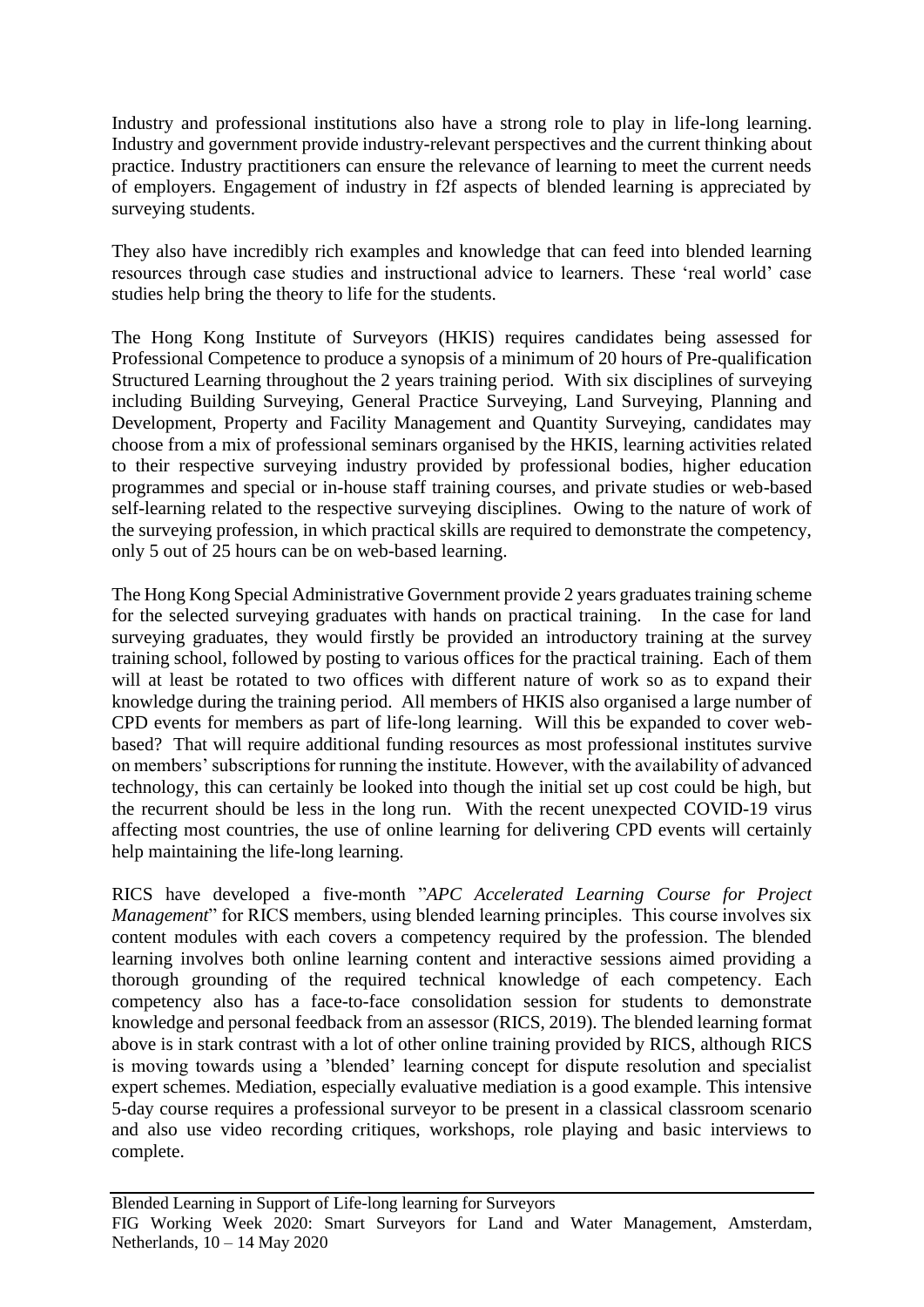RICS is also starting an expert boundary specialist scheme in conjunction with lawyers and the judiciary. This will require a member to be expert in surveying and land law, and be trained as a mediator and expert witness. If anything, the hard technical skills of a classically trained surveyor will take a backseat to a more rounded training with interpersonal, conduct and behavioural skills to the fore. Indeed, RICS professional standards and guidance is embedding these issues within the context of more technical processes.

The UN-GGIM Academic Network has also recognised the benefits of developing e-learning materials and is planning to establish an *Online Training Platform* (OTP) for Education, Training and Research. Through an OTP operator supported by an advisory committee, the OTP will provide resources for the UN-GGIM Academic Network academic members, academic staff and students.

# **Higher education**

FIG Commission 2 (Professional Education) has a strong interest in advances in professional education and Continuing Professional Development – see (FIG, 1996) . Commission 2 seeks to encourage improved surveying practice through the promotion of continuing professional development (CPD) and the practical application of research, help surveyors continuously to update their academic and professional profiles. FIG also have a strong focus on e-learning as presented in (FIG, 2010)

What higher education contributes to life-long learning is education 'values' and 'approaches' (pedagogy, assessment strategies, matching students development level). As survey graduates, we all forget how much we didn't know when we were undergraduate students, and this is a challenge for anyone designing learning materials. A key role of higher education in blended learning, therefore, is to match the learning materials to the stage and level of learning as illustrated in Figure 1. Blooms Taxonomy provides guidance on this.



**Figure 1 Revised Blooms Taxonomy for classifying levels of thinking (Forehand, 2010).**

The role of higher education in blended learning is to engage with the digital tools constructively so that student learning is enhanced. Higher education institutions also undertake research into the new disruptive technologies or approaches mentioned earlier (IoT,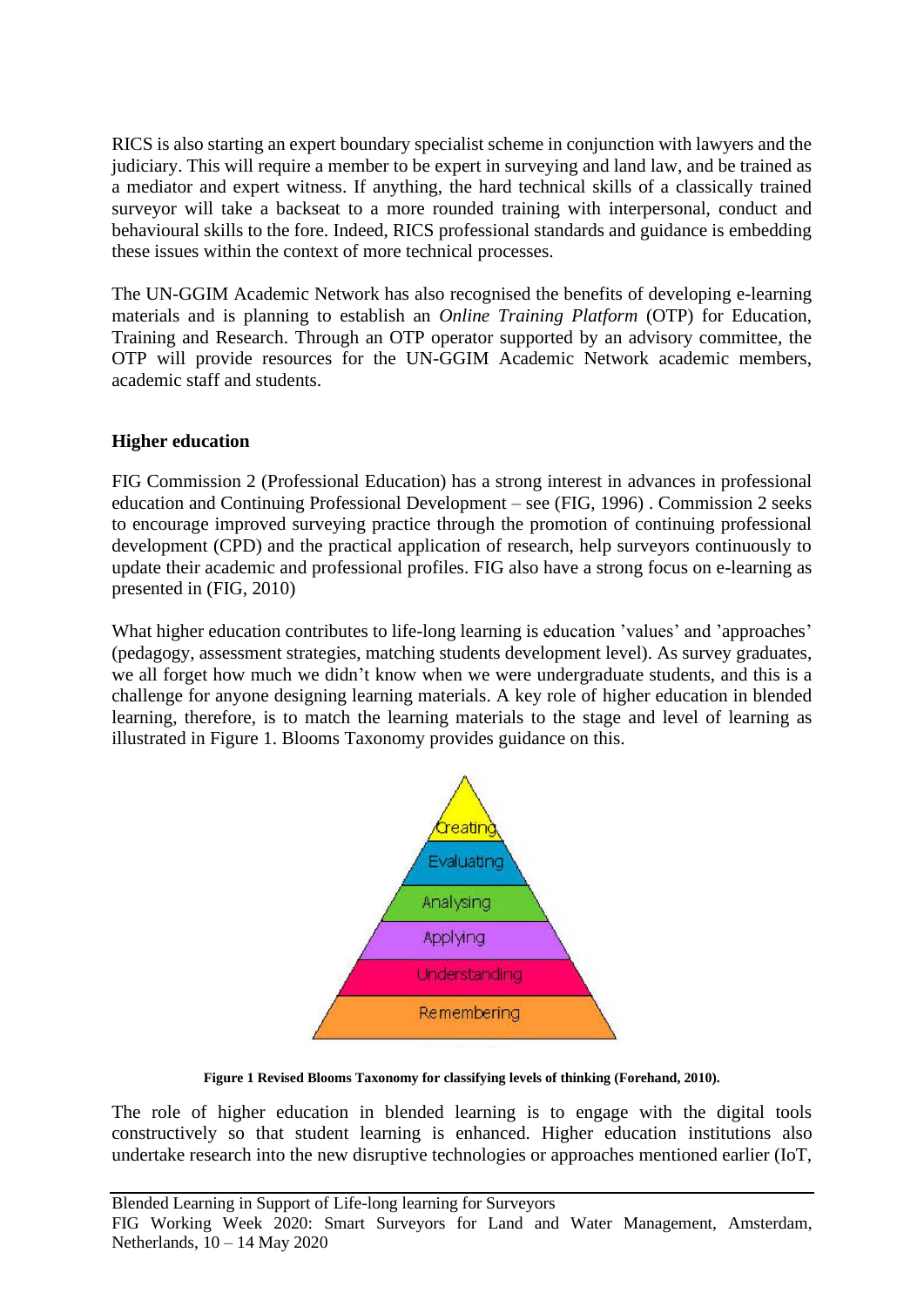Big Data, AI, blockchain, etc) and offer learning about the future role of surveyors as well as the current role of surveyors.

The development of some type of blended learning is common in surveying courses, and the blending of online and f2f is becoming increasingly more effective. In the surveying program at RMIT University, all courses include online material on the learning management system Canvas, and all lectures are video captured allowing students to watch the video at a time of their choosing. In the cadastral surveying classes for example, f2f class time includes activelearning that can also use some form of online information or tools.

A recent example of this is the GLTN project on building a structured knowledge base in support of responsible land administration - Responsible Land Administration Teaching Essentials (GLTN, 2019) – which was launched in a paper published at the 2020 FIG Working Week. The project included six modules addressing various aspects responsible land administration and is now freely available in Beta version for any organisation to adapt and include in their curriculum, or training or CPD program. This adaptation may include, for example, the development of local case studies to help illustrate the global principles outlined.

In another example, RMIT University is in the early stages of discussion with industry partners to develop an online resource that documents the fundamental approaches to undertaking rural cadastral surveys. The proposal is to develop an online resource including videos, photos, images and text, for a case study that takes students through the thinking that experienced surveyors would use to search surveying and title records for that site, look for ground marks, plan their connection to the geodetic datum, and complete the title reestablishment. This is a challenging task and requires professional instructional design starting with the development of a "storyboard" that plans the key learning objectives and describes the overall story to be told. If carefully designed, some aspects of this resource could be designed specifically for undergraduate learners, with more advanced aspects of the resources useful for graduates who are attempting to become licensed cadastral surveyors.

There are several papers in the 2020 Working Week proceedings covering their experiences and challenges in adopted e-learning and blended learning. For example, the Department of Urban and Regional Planning and Geoinformation at the University of Twente reviewed their experiences in e-learning. This review highlights the gradual and consistent move towards elearning and blended learning and the increase in the use of video (Groenendijk et al, 2020). Valentin et al (2020) also provide examples of incorporating MOOCs with f2f learning in the fields of photogrammetry and mobile mapping.

### **Microcredentials**

Microcredentials (or digital badges) allow learners to demonstrate the skills, knowledge and competencies they have developed. This could be through undertaking training, attending seminars with an assessment component, adult and community learning, professional examinations, apprenticeships, work-based learning, boot camps and completing Massive Open Online Courses MOOCs, or other forms of online learning. Microcredentials or alternative credentials can certify that a learner has completed small units at an accredited higher education institution, or outside activities that provide useful learning, or completion of an assignment related to a seminar, for example (Mischewski, 2017).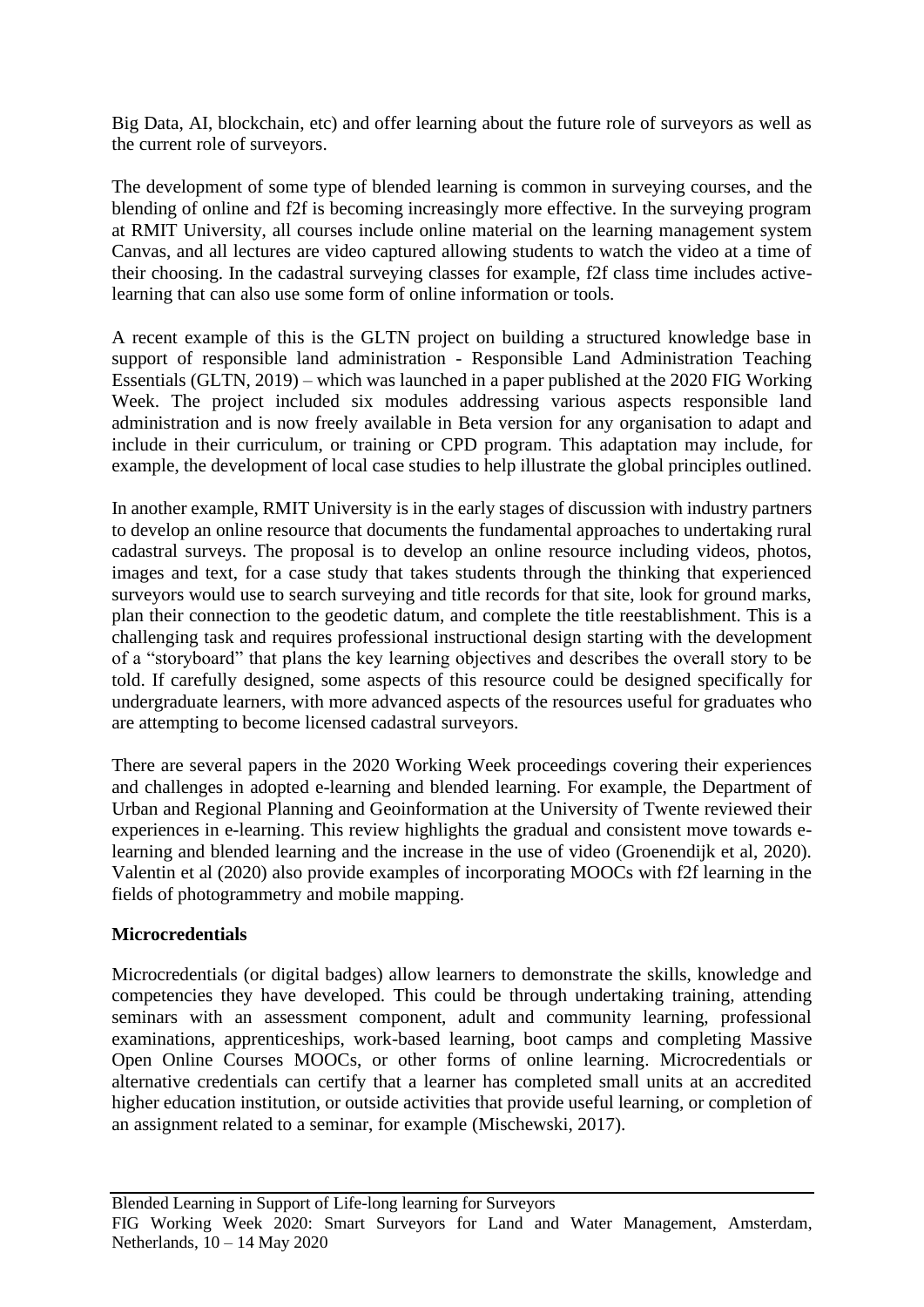They are an alternative to higher education qualifications and can be used to make decisions about mutual recognition and recognition for prior learning. In other words, they can be an important part of providing a range of recognised pathways for life-long learning.

The concept of microcredentials is helped by a trend in using competency-based learning models and can help to address potential skills gaps in degree graduates. For example, see the paper by Roy (2020) on the use of competency-based approach being used at the University of Laval in Quebec. They also provide alternative pathways for surveying professionals to upskill and upgrade their knowledge. They are on the agenda of higher education and a study of higher education institutions in the USA found that 94% of surveyed institutions offered alternative credentials (Fong et al 2016).

Micro-credentials allow learners to organise their individual learning into a larger qualification, including using RPL where appropriate. They also can also be used to show evidence of the 'soft skills' that are valued by employers. *Grading Soft Skills* is an EU funded multinational project to test approaches to develop and assess 'soft' skills (e.g. working with others, problemsolving, and creativity) and enable the accumulation of relevant credentials over time. Also, the Colorado State University has digital badges for skill sets such as essential employment skills. However, it can be challenging implementing Micro-credentials as they are complex and expensive (Milligan 2017), and there can be concerns about their legitimacy, credibility (Wilson 2016). Successful use of micro-credentials means meeting the needs of employers and leaners and being able to provide assurance the quality of learning, and be easy to use (Wilson 2016, Mischewski, 2017).

# **DISCUSSION AND CONCLUSION**

# **What Is Life-Long Learning Like for Surveyors in the Future?**

Surveyors will have opportunities to gain recognition for their skills, knowledge and competencies at all stages of their career, from when they commence study or work, and throughout their career by updating of their skills through professional development.

Learners of all types and abilities will find a life-long learning pathway that suits their particular way of learning and will have a choice of blended learning plans that allow them to access online learning materials anytime and anywhere. They will also be provided with flexibility about when they complete the face-to-face elements. Recognition for prior learning (RPL) will be an integral part of this life-long-learning pathway where micro credentials or digital badges are recognised where relevant to the learning pathway.

These stages of a surveyor's career can be grouped in four phases as shown in Figure 2:

- 1. Student Surveyor: Stimulating learner engagement, awareness, and understanding of the opportunities presented by surveying...
- 2. Graduate Surveyor: Providing specific skills and competencies that support membership of professional institutions.
- 3. Upskilling Surveyor: Accelerating learning of advanced concepts.
- 4. Expert Surveyor: Ongoing professional development for surveyors with an emphasis on developing soft skills in conjunction with maintaining technical competence

Blended Learning in Support of Life-long learning for Surveyors

FIG Working Week 2020: Smart Surveyors for Land and Water Management, Amsterdam, Netherlands, 10 – 14 May 2020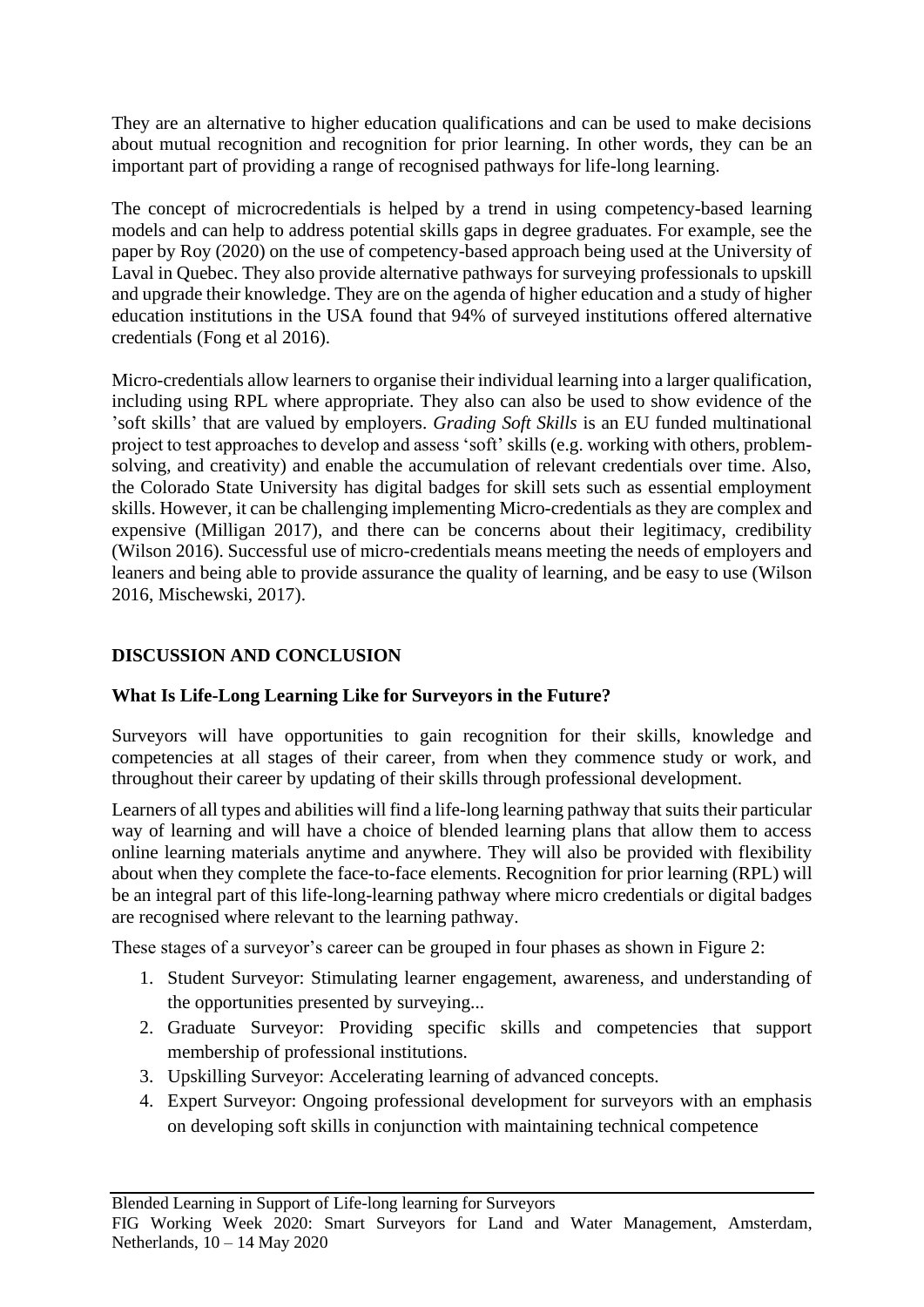# Blended Life-long Learning for Surveyors (adapted from Mischewski 2017)



### Blended Life-long Learning for Surveyors

#### **Figure 2 Blended learning at different stages of life-long learning**

Blended learning should be designed for the level of development of the learner at each stage of development throughout their surveying career. Blended learning is challenging and costly to do well. To achieve this vision for surveying learners, academic and training instutions, professional bodies and government will need to work together effectively to benefit their combined strengths.

### **Ways forward**

Experience over the last few decades tells us that effective blended learning requires long-term investment and careful design of the learning outcomes. In practice it often starts with small investments in online resources, that improve and develop over time.

Effective learning starts with understanding the strategies the learner uses and drawing on Blooms Taxonomy to design learning materials to match their learning needs. In response, FIG Commission 2 is implementing a global questionnaire to assess the learning approaches and strategies of Generation Y and Z students. This questionnaire aims to increase our understanding of the varied ways that surveying students learn and communicate (including their main motivations - providing flexibility of time and place, efficiency of accessing information, etc), and the degree they focus on life-long learning. This is about their learning styles and strategies and includes formal learning (within the University) and informal learning (outside of class time). The global distribution of the questionnaire will allow comparative analysis of gender differences, as well as regional differences.

The benefits in blended learning for life-long learning is enhanced if education institutions, government, industry and professional institutions work together to develop online learning opportunities. It all starts with quality online learning materials that can be used in many ways by many stakeholders to provide options for life-long learning pathways, that are then incorporated into traditional f2f approaches suited to the context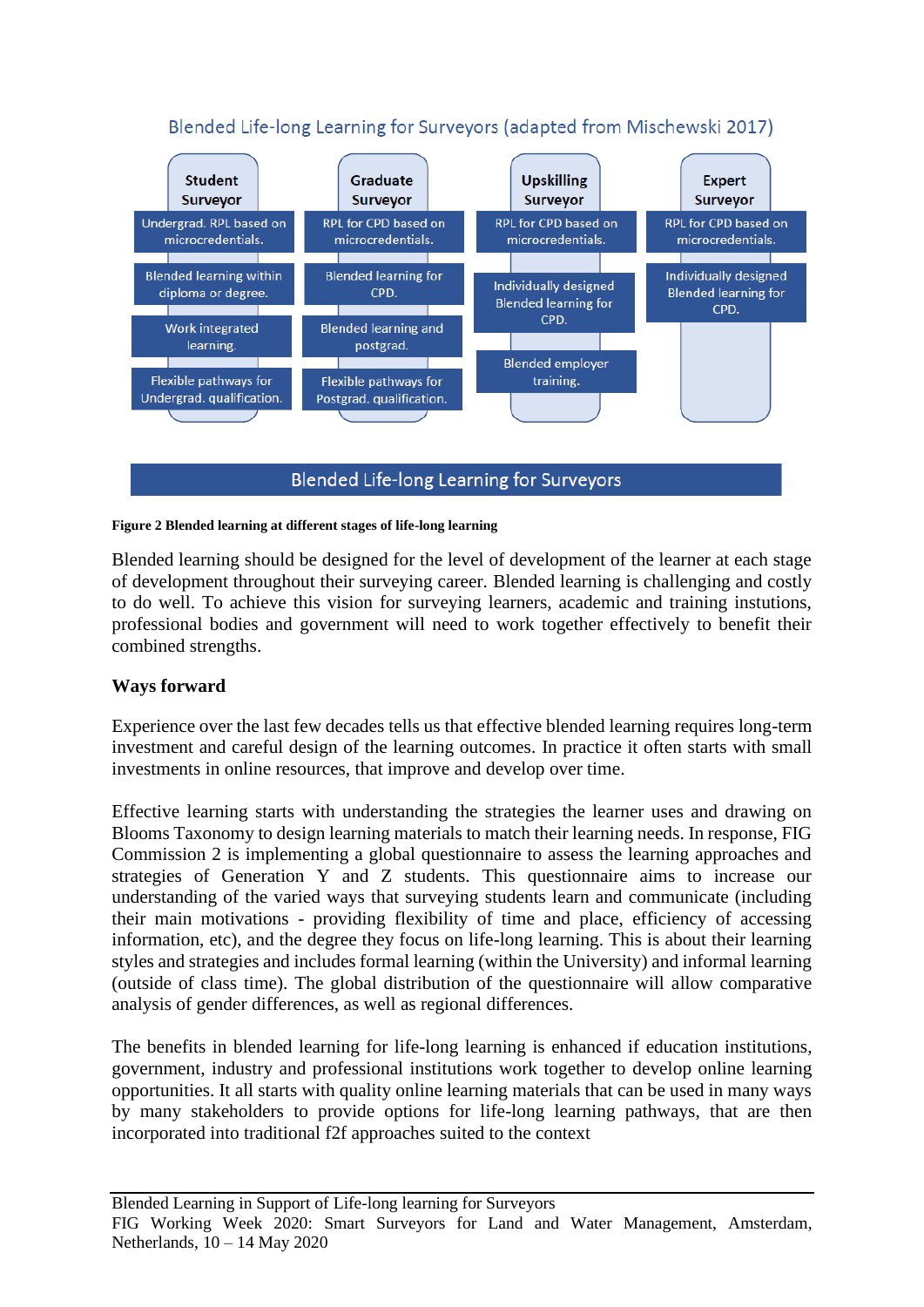### Flexibility of study pathways

What is possible is to head towards the personalisation of learning. In other words, designing individual or personalised learning programs that suit different types of learners. In theory, learners can access a range of face-to-face ad online offerings that suit their particualr learning style and count towards their degree, or training, or CPD points.

Blended learning can also help the delivery of bridging programmes (for example between secondary and higher education, or between diploma and degree) focussing on a particular topic such as mathematics. High quality foundation and bridging programmes help prepare students for further study. Research suggests that students who complete these programmes perform at least as well as other learners (Mischewski, 2017). Other learners require more targeted assistance and specially designed support can provide effective preparation. In either case blended learning resources can be developed and shared to suit a variety of professional development needs.

### Recognition for Prior Learning

This can be further facilitated by provide flexibility in the Recognition for Prior Learning (RPL). For example, a student may come into a higher education program with some microcredentials for some online training they completed, and also for a relevant MOOC. They may also have completed CPD programs that are relevant. The potential exists for these to be recognised as RPL allowing the student to commence later in the program. Or, a person attending a seminar on a relevant topic can complete and assessment task and gain a microcredential for this that can satisfy part of their CPD requirements.

### Improved CPD and Life Long Learning

Improving the number and type of offerings for higher education, and training and professional development can facilitate an overall increase in the engagement of learners in education and professional development and a higher completion rate of offerings. This leads to an overall increase in the quantity and quality of life-long learning.

### **Conclusions**

The paper draws on the authors experiences and literature to review and discuss the trends in blended learning and consider how this may be of benefits to learners in academic institutions, as well as for training within the surveyor sector, and the benefits for professional development programs. The educational base must be flexible to respond to the changes happening and graduates must possess skills to adapt to a rapidly changing labour market, and they must possess skills to deal even with the unknown problems of the future. Professional and technical skills as well as theoretical problem-solving and skills for learning to learn can be met by blended learning using Problem Based Learning (PBL) approaches. This will change the profile of university education from mainly classroom teaching, over guided self-learning to include also the dimension of "Learning to Learn" through project-organised assignments.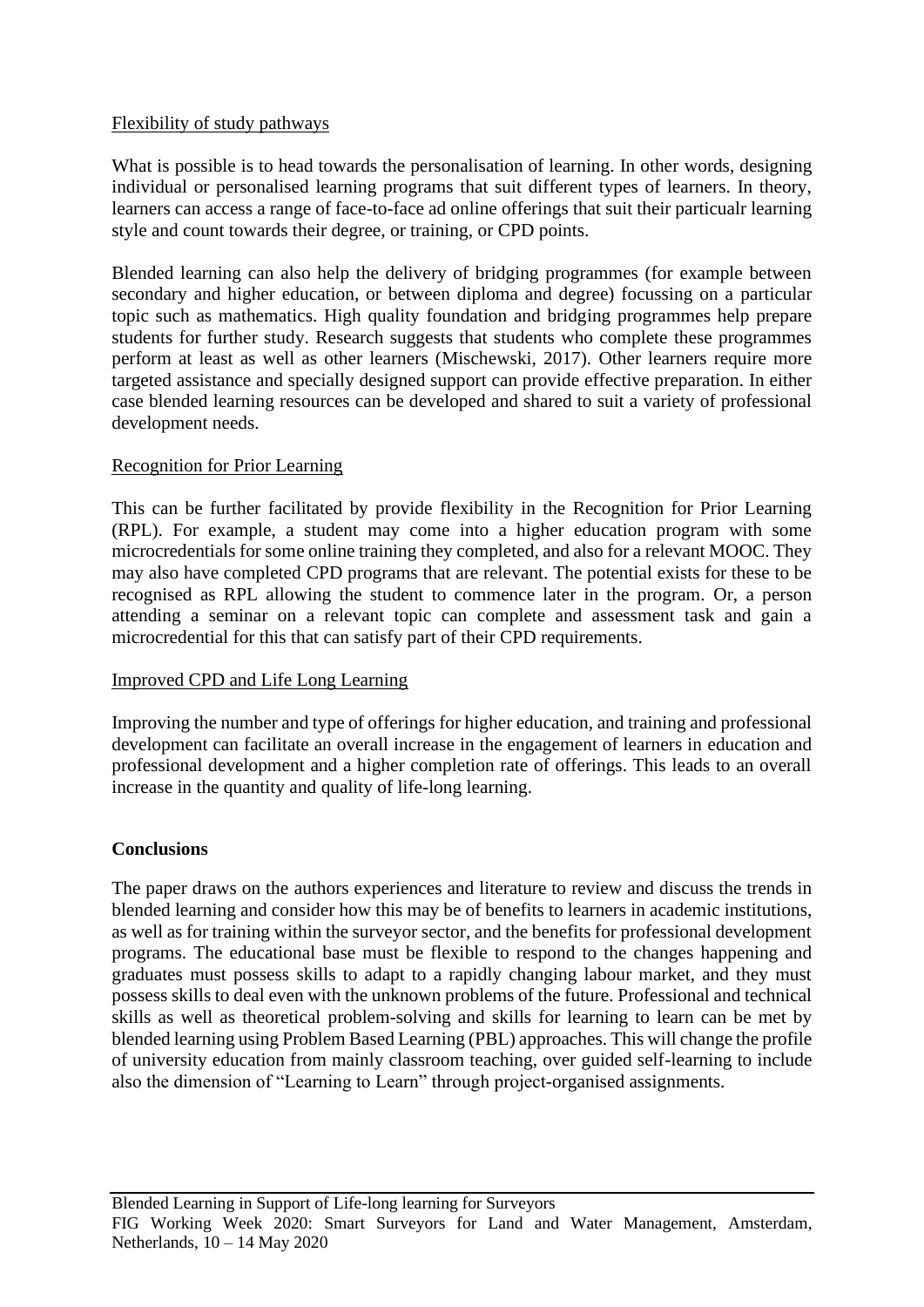A benefit of blended learning relates to establishing what could be termed "Professional Learning Communities. This is about making the on-line learning material developed for the teaching and learning process at the universities freely available for the profession as a basis for knowledge upgrading and CPD / life-long learning activities. At the same time, experts from professional practice can contribute to provide the university learning document / knowledge base. This kind of interaction between education and professional practice aims at professional innovation in the longer term. The benefits in blended learning for life-long learning is enhanced if education institutions, government, industry and professional institutions work together to develop online learning opportunities. It all starts with quality online learning materials that can be used in many ways by many stakeholders to provide options for life-long learning pathways, that are then incorporated into traditional f2f approaches suited to the context

Experience over the last few decades tells us that effective blended learning requires long-term investment and careful design of the learning outcomes. In practice it often starts with small investments in online resources, that improve and develop over time.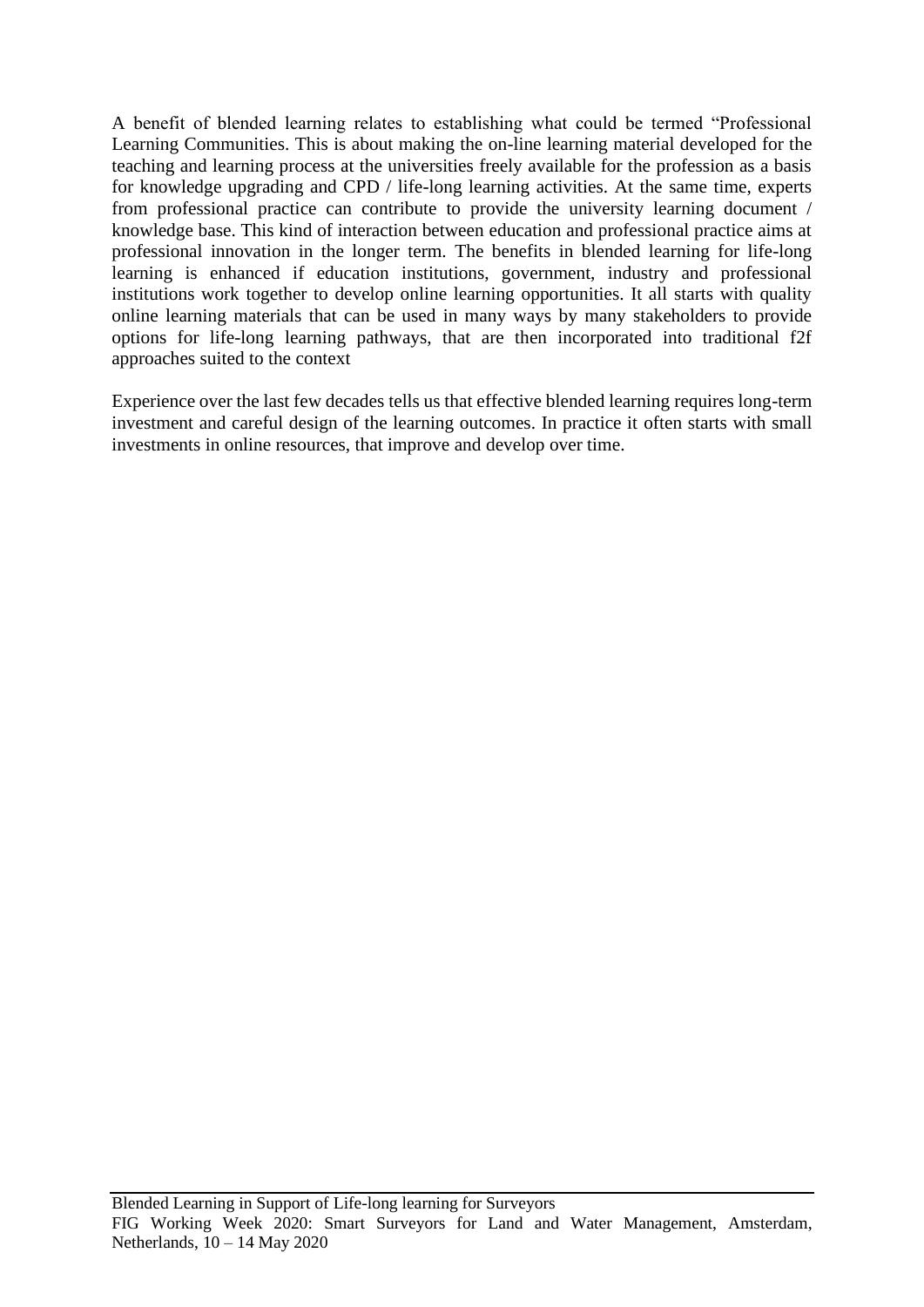### **REFERENCES:**

- Driscoll, M. (2002). Blended learning: Let's get beyond the hype. Retrieved from [http://www-](http://www-07.ibm.com/services/pdf/blended_learning.pdf)[07.ibm.com/services/pdf/blended\\_learning.pdf](http://www-07.ibm.com/services/pdf/blended_learning.pdf)
- Ellis, L. E., Nunn, S. G., and Avella, J. T., (2016) Digital Badges and Micro-credentials: Historical Overview, Motivational Aspects, Issues, and Challenges. *Foundation of Digital Badges and Micro-Credentials: Demonstrating and Recognizing Knowledge and Competencies*. In D. Ifenthaler, N. Bellin-Mularski and D.-K. Mah. Cham, Springer International Publishing: 3-21.
- Enemark, S., and Sorensen, E., (2002) Learning Lab Geomatics Virtual academy: reengineering university concepts, FIG XXII International Congress Washington, D.C. USA, April 19-26, 2002.
- ESRI (2019) ESRI Academy, [https://www.esri.com/training/learning-plans/,](https://www.esri.com/training/learning-plans/) accessed 24/11/19.
- FIG (1996): Continuing Professional Development. A FIG Policy Statement. http://www.fig.net/resources/publications/figpub/pub15/figpub15.asp
- FIG (2002) Mutual Recogniton of Professional Qualifications. A FIG Policy Statement. <http://www.fig.net/resources/publications/figpub/pub27/figpub27.asp>
- FIG (2010) Enhancing Surveying Education through e-Learning. A publication of FIG Commission 2 – Professional Education. <http://www.fig.net/resources/publications/figpub/pub46/figpub46.asp>
- FIG Commission 1 (2019) FIG Commission 1 workplan 2019-2022,

FIG Commission 2 (2019) FIG Commission 2 workplan 2019-2022,

- Fong, J, et al (2016) Demographic Shifts in Educational Demand and the Rise of Alternative Credentials, Pearson, 2016, URL: [http://www.upcea.edu/Files/INSTR14097-](http://www.upcea.edu/Files/INSTR14097-16804_Alternative%20Credentialing%20Campaign%20-%20UPCEA%20PDF%20Report%20FINAL%20WEB.pdf) [16804\\_Alternative%20Credentialing%20Campaign%20-](http://www.upcea.edu/Files/INSTR14097-16804_Alternative%20Credentialing%20Campaign%20-%20UPCEA%20PDF%20Report%20FINAL%20WEB.pdf) [%20UPCEA%20PDF%20Report%20FINAL%20WEB.pdf](http://www.upcea.edu/Files/INSTR14097-16804_Alternative%20Credentialing%20Campaign%20-%20UPCEA%20PDF%20Report%20FINAL%20WEB.pdf)
- Forehand, M., (2010) Blooms Taxonomy: Original and Revised, In M. Orey (ed): Emerging perspectives on learning, teaching, and technology, accessed 2/12/19, [https://www.d41.org/cms/lib/IL01904672/Centricity/Domain/422/BloomsTaxonomy.](https://www.d41.org/cms/lib/IL01904672/Centricity/Domain/422/BloomsTaxonomy.pdf) [pdf](https://www.d41.org/cms/lib/IL01904672/Centricity/Domain/422/BloomsTaxonomy.pdf)
- GLTN (2019) Teaching Eassentials for Responsible Land Administration. GLTN elearning platform.<https://elearning.gltn.net/>
- Groenendijk et al, (2020) Scan of e-learning experiences in Department of Urban and Regional Planning and Geo-information Management (PGM) Faculty ITC Unviersity of Twente, FIG Working Week, Amsterdam…..

Blended Learning in Support of Life-long learning for Surveyors

FIG Working Week 2020: Smart Surveyors for Land and Water Management, Amsterdam, Netherlands, 10 – 14 May 2020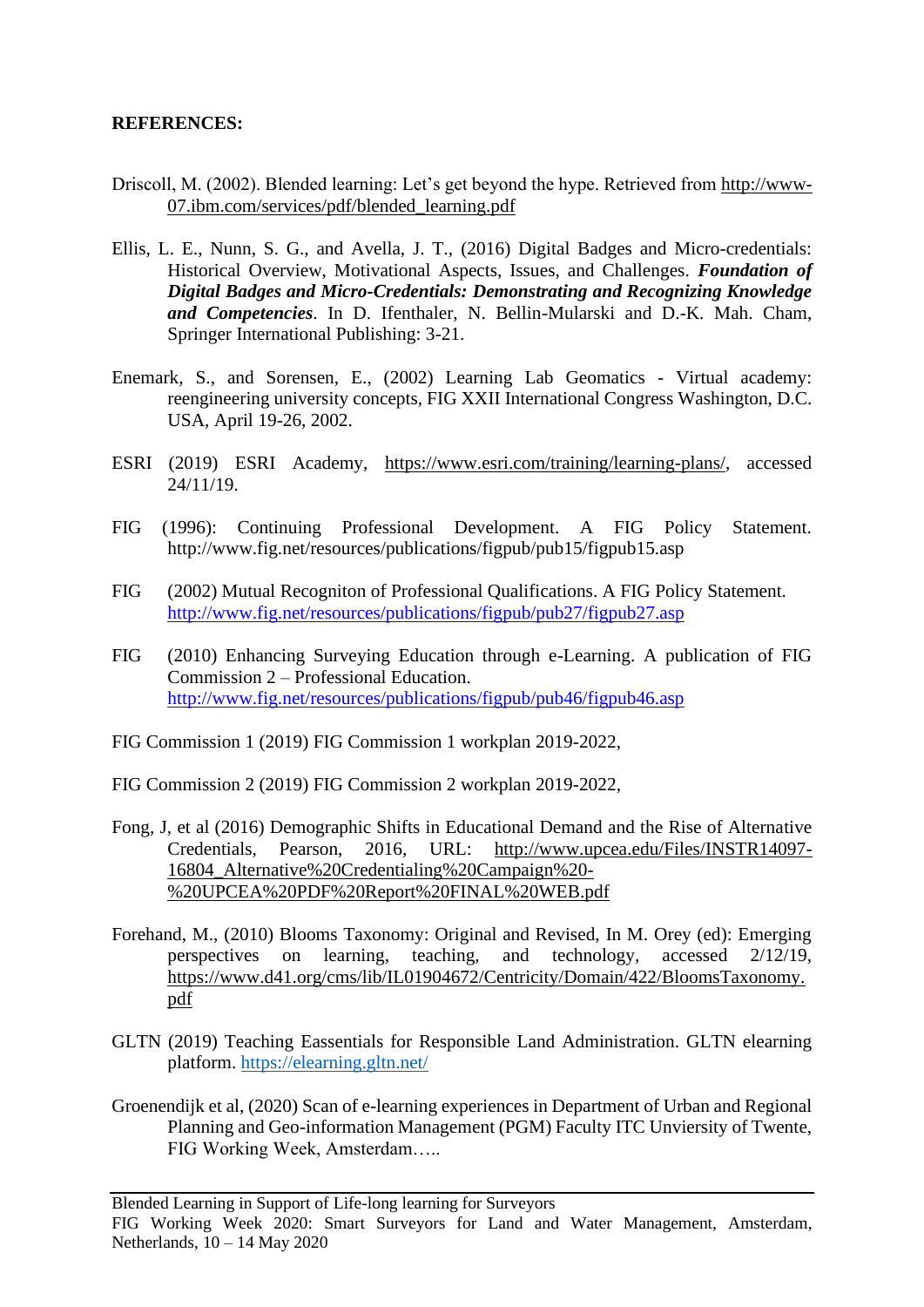- Kjaersdam, F., and Enemark, S., (1994) The Aalborg experiment project innovation in university education, Aalborg Universitetsforlag, 1994.
- Kelly, W., (2019) Innovative Pedagogy for Geospatial Lifelong Learning, FIG Working Week 2019, Geospatial information for a smarter life and environmental resilience, Hanoi, Vietnam, April 22–26, 2019.
- Lam, S., (2008) Blended e-Learning Model for Geomatics Curriculum: Design, Implementation and Evaluation, Sharing Good Practices: E-learning in Surveying, Geo-information Sciences and Land Administration, FIG International Workshop 2008, Enschede, The Netherlands, 11-13 June 2008.
- MARKUS, B., (2006) Experiences in and Around e-Learning, Shaping the Change, XXIII FIG Congress, Munich, Germany, October 8-13, 2006.
- Milligan, S, (2017) To What Degree? Alternative Micro-credentialing in a Digital Age, in James, R, et al, ed, Visions for Australian Tertiary Education, University of Melbourne, 2017, URL: [http://melbourne](http://melbourne-cshe.unimelb.edu.au/__data/assets/pdf_file/0006/2263137/MCSHE-Visions-for-Aust-Ter-Ed-web2.pdf)[cshe.unimelb.edu.au/\\_\\_data/assets/pdf\\_file/0006/2263137/MCSHE-Visions-for-Aust-](http://melbourne-cshe.unimelb.edu.au/__data/assets/pdf_file/0006/2263137/MCSHE-Visions-for-Aust-Ter-Ed-web2.pdf)[Ter-Ed-web2.pdf](http://melbourne-cshe.unimelb.edu.au/__data/assets/pdf_file/0006/2263137/MCSHE-Visions-for-Aust-Ter-Ed-web2.pdf)
- Mischewski, B., (2017) Micro-credentials: A model for engineering education? A Report for the Tertiary Education, Wellington, New Zealand.
- RICS (2019) APC Acceleration Course for Project Management, https://www.rics.org/globalassets/rics-website/media/training--events/trainingcourses/asia-pacific/hong-kong/apc-acceleration-course-for-project-management.pdf
- Roy, F., (2020) Competency-Based Approach To Land Surveyor Education In Quebec: The Challenge Of Implementing A New Training Vision Within An Existing Curriculum, FIG Working Week 2020, Amsterdam….
- Ssengendo, R., (2012) Young Surveyor's Vision for the Future of the Surveying Profession, First FIG Young Surveyors Conference: Knowing to create the Future, Rome, Italy, 4- 5 May 2012.
- SUTANTO, A., FAHLEVI, I., and SAUGALA, S., (2017) Implementing a Blended Training Couse on the Introduction of Geology for Spatial Planning: Potentials and Lessons Learnt, FIG Working Week 2017, Surveying the world of tomorrow - From digitalisation to augmented reality, Helsinki, Finland, May 29–June 2, 2017.
- Wilson, B, et al, (2016) Adapting Digital Badges in Higher Education: Scoping the Territory, Chapter in Ifenthaler, D, et al, Foundations of digital badges and micro-credentials: Demonstrating and recognizing knowledge and competencies, Springer, 2016, URL: <http://www.springer.com/book/978-3-319-15424-4>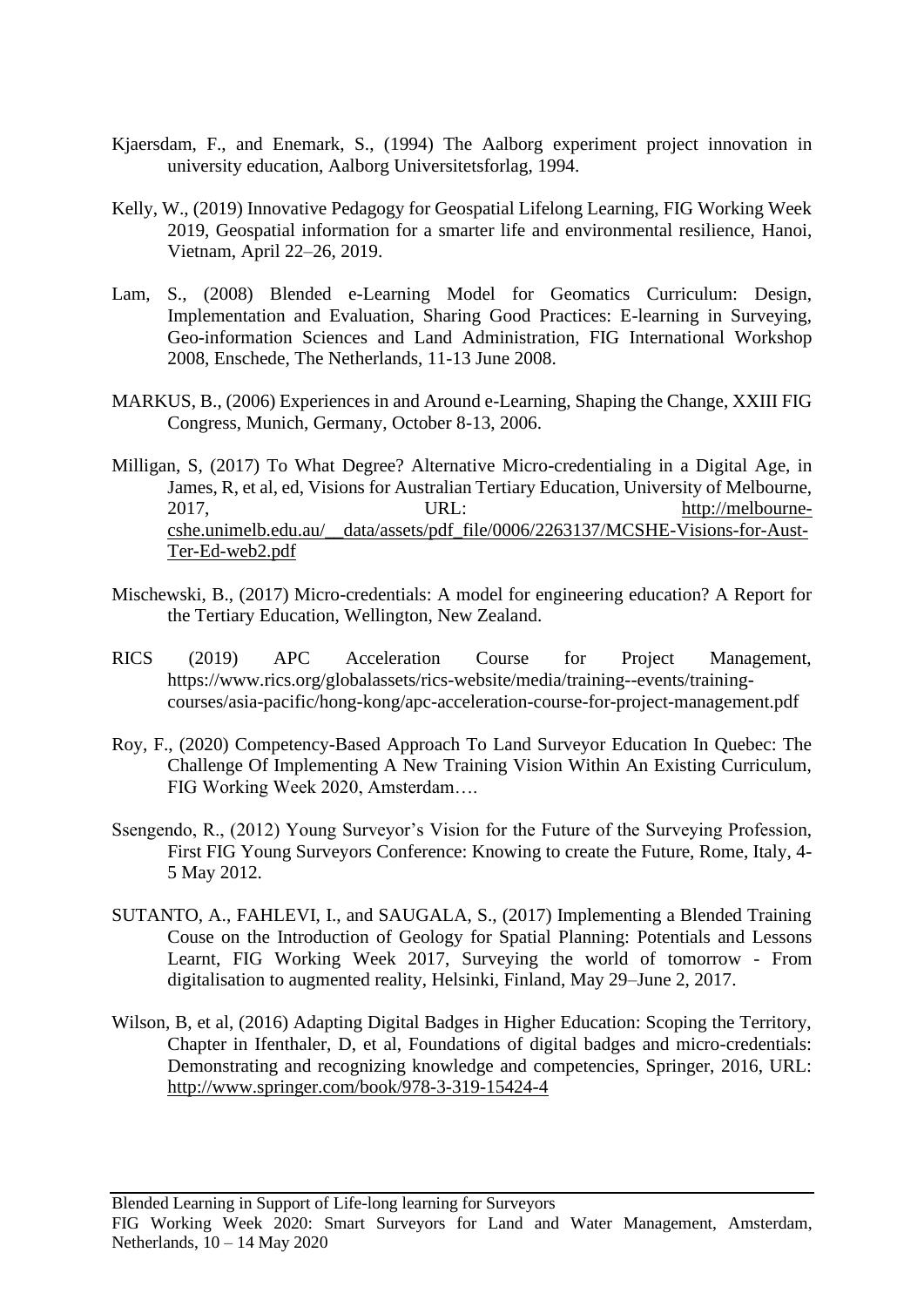### **BIOGRAPHICAL NOTES**

**David Mitchell** is an Associate Professor at RMIT and a licensed cadastral surveyor. He has a PhD in land administration. David is chair of FIG Commission 2 (Professional Education) for the term 2019 to 2022. At RMIT University he teaches cadastral surveying and land development and undertakes research focusing on the development of effective land policy and land administration tools to support tenure security, improved access to land and pro-poor rural development. He also has a strong research focus on land tenure, climate change and natural disasters.

**Winnie Shiu** is the Head of the Spatial Data Office in the Hong Kong Civil Service responsible for setting up the first common spatial data infrastructure platform in Hong Kong. She obtained a BSc(Hons) degree in Surveying and Mapping Sciences and MSc in Public Administration and Development in the United Kingdom. On professional qualifications, she is Fellow of the Hong Kong Institute of Surveyors and Royal Institution of Chartered Surveyors, Authorized Land Surveyor, Registered Professional Surveyor (Land Surveying), Construction Industry Council Certified BIM Manager. She has been contributing her expertise by taking up various roles in the professional institutes locally with the Hong Kong Institute of Surveyors as President (2019-2020), in the mainland with the Chinese Society for Geodesy, Photogrammetry and Cartography as Executive Member and overseas with the International Federation of Surveyors as Chair of Commission 1 on Professional Standards and Practice (2019-2022).

**Stig Enemark** is Honorary President of the International Federation of Surveyors, FIG (President 2007-2010). He is Professor Emeritus of Land Management at Aalborg University, Denmark. He is an international consultant in land administration and capacity development. Email: [enemark@land.aau.dk](mailto:enemark@land.aau.dk)

Web: [https://vbn.aau.dk/en/persons/100037/.](https://vbn.aau.dk/en/persons/100037/)

**James Kavanagh** MRICS C.Geog is a Chartered Surveyor & Chartered Geographer. James studied at DIT Dublin, Ireland and University of London. With over 25 years' experience in the global land and property sectors, James has worked on some of the largest infrastructure projects in Europe before spending several years working on mapping, surveying and formal/informal land rights issues for the United Nations (UNRWA). James has broad experience of surveying in many countries around the world. James is Director of Global Land & Resources with The Royal Institution of Chartered Surveyors (RICS). He is also engaged on geospatial technologies and their application within BIM and the implementation of Smart City policies. James is chair of the International Land Standard (ILMS) Coalition and is working on further research and output on issues of valuation within informal settlements, customary land issues and the process of land and property rights formalisation.